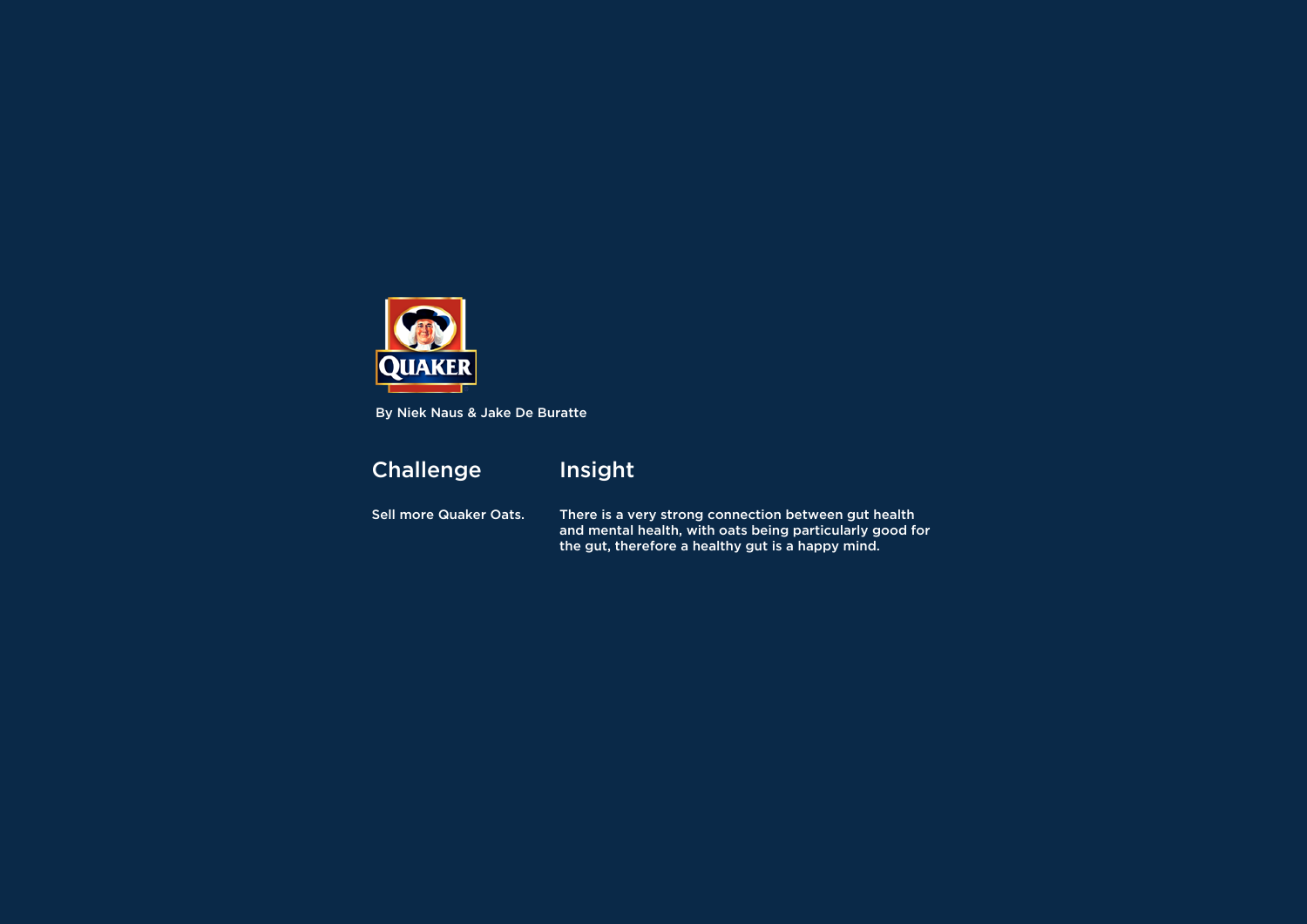

Did you know that 90% of the hormone responsible for happiness is produced in the gut?

Quaker Oats Yesterday at 12:12pm

Poor gut health can cause seriously poor mental health. Find out how healthy your gut is today and claim your FREE packet of Quaker Oats or join one of our Gut Therapy sessions.

www.quakeroats.com/gut

 $\blacksquare$  Like



**OLD FASHIONED** 

 $\bigcirc$ 



An unhappy gut can lead to poor mental health, including anxiety and depression.

Find out how healthy your gut is today and claim your FREE packet of Quaker Oats or join one of our Gut Therapy sessions.

www.quakeroats.com/gut

# **A bowl a day keeps anxiety away.**

**healthy gut happy mind**

 $\mathbf{L}$  Like



 $\bigcirc$ 



#### Yesterday at 12:12pm

Did you know that your brain is directly connected to your gut?

It's important to maintain a healthy gut to ensure a happy mind. Find out how healthy your gut is and claim your FREE packet of Quaker Oats or join one of our Gut Therapy sessions.

www.quakeroats.com/gut

## **The effects of oats are mental.**







**healthy gut happy mind**

 $\mathbf{L}$  Like

## **Step 1 Social ads leading to microsite**



#### Quaker Oats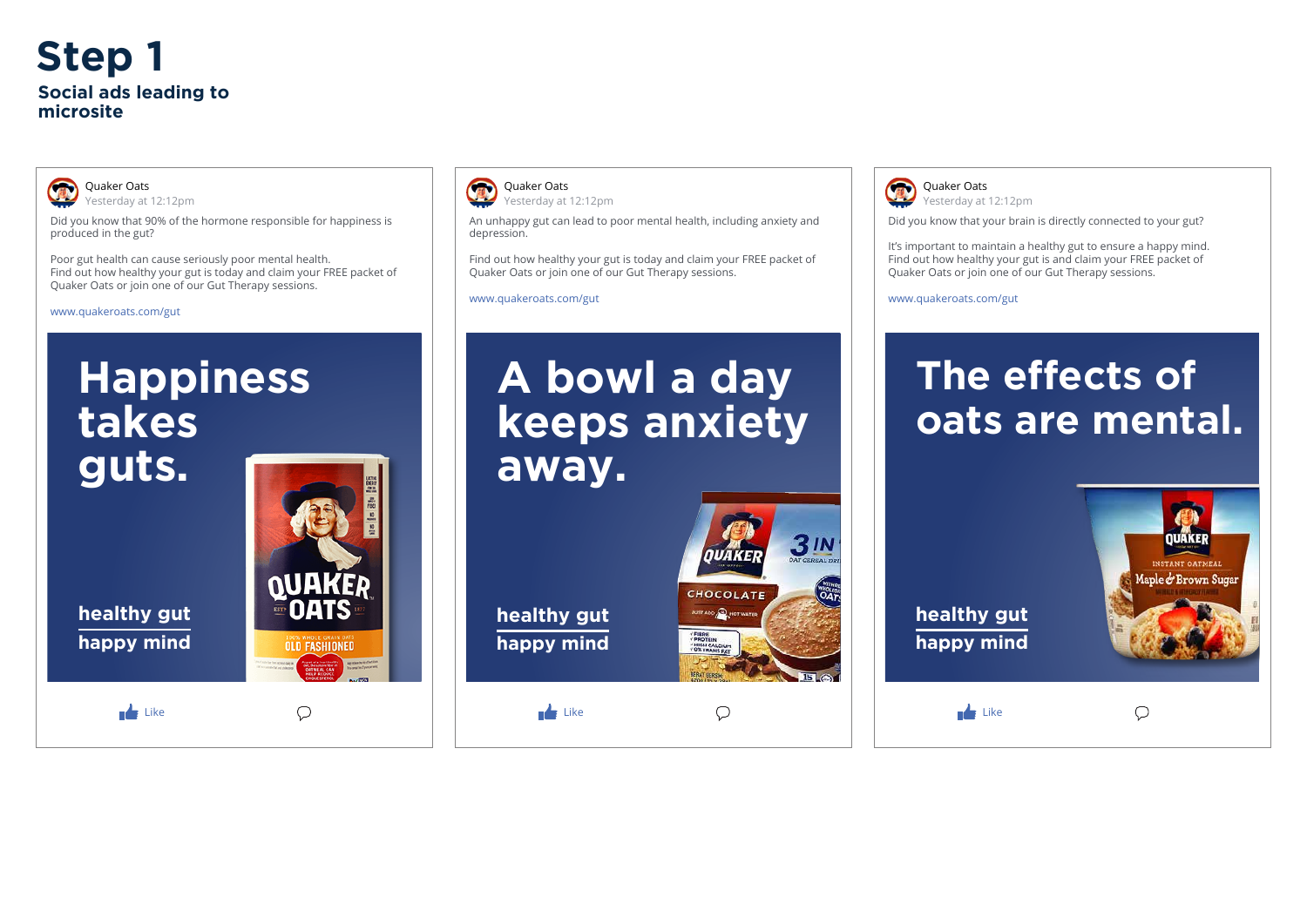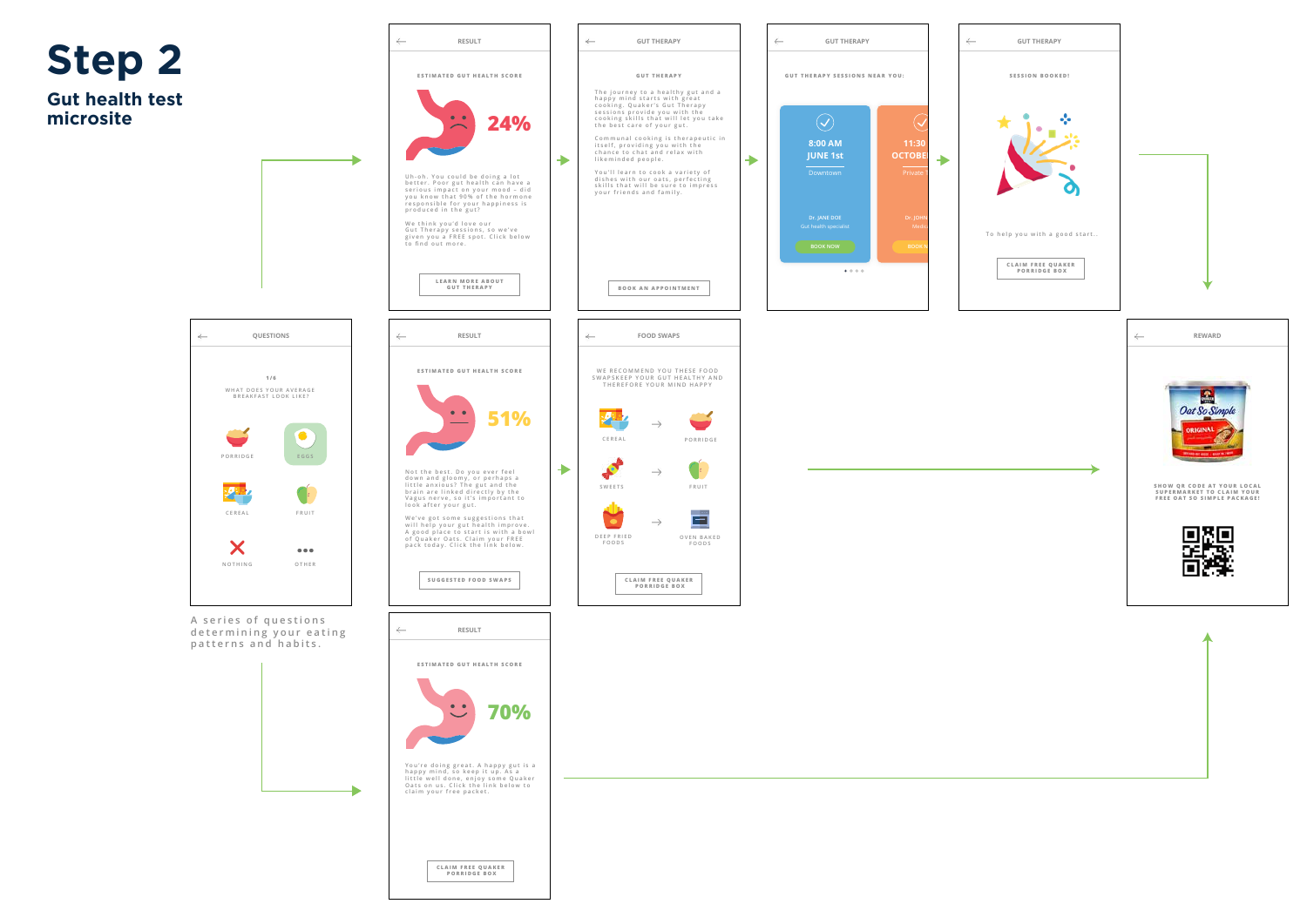#### **What is gut therapy?**

The journey to a healthy gut and a happy mind starts with great cooking. Quaker's Gut Therapy sessions provide you with the cooking skills that will let you take the best care of your gut.

Communal cooking is therapeutic in itself, providing you with the chance to chat and relax with likeminded people.

You'll learn to cook a variety of dishes with our oats, perfecting skills that will be sure to impress your friends and family.

### **Step 3 Cooking therapy**<br>using oats





### **Sign up below for a free gut theraphy session**

| Name           | Email |  |
|----------------|-------|--|
|                |       |  |
| Date           |       |  |
|                |       |  |
| <b>Message</b> |       |  |
|                |       |  |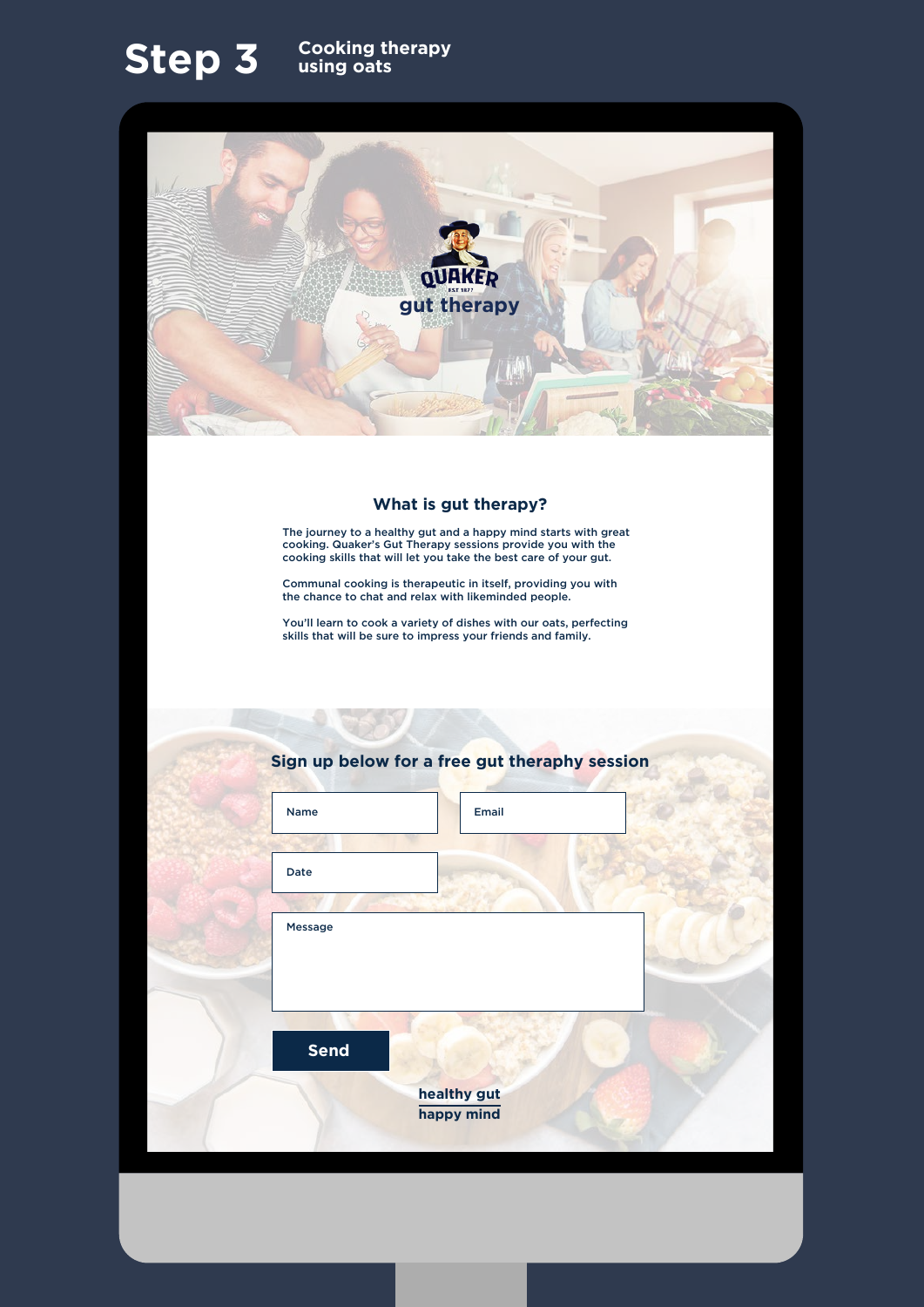Some explenatory posters to go with the campaign.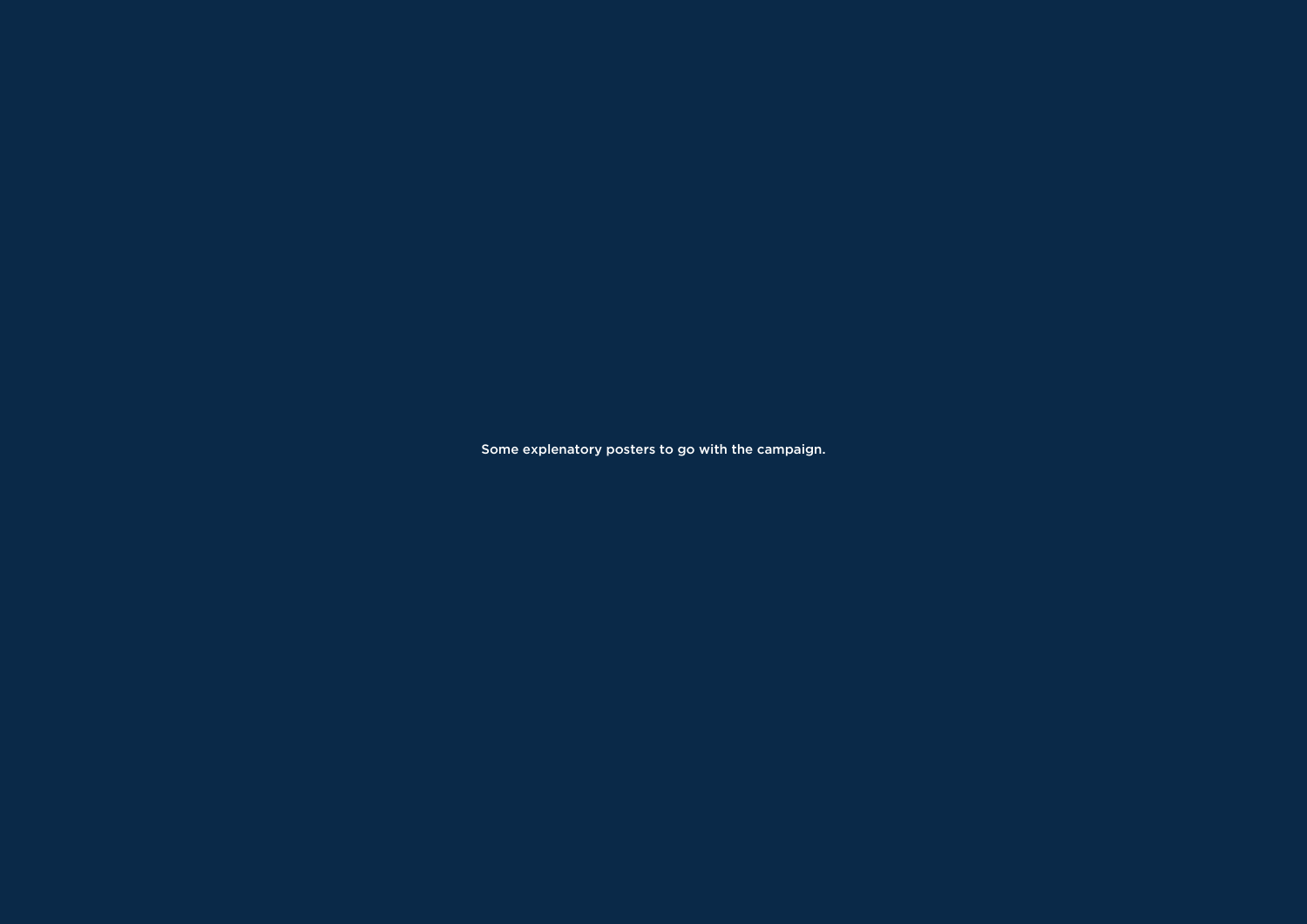



90% Of the chemicals that control our happiness are produced in the gut. Quaker oats provide the prebiotic **health is a set of the set of the set of the set of the set of the set of the set of the set of the set of the set of the set of the set of the set of the set of the** 

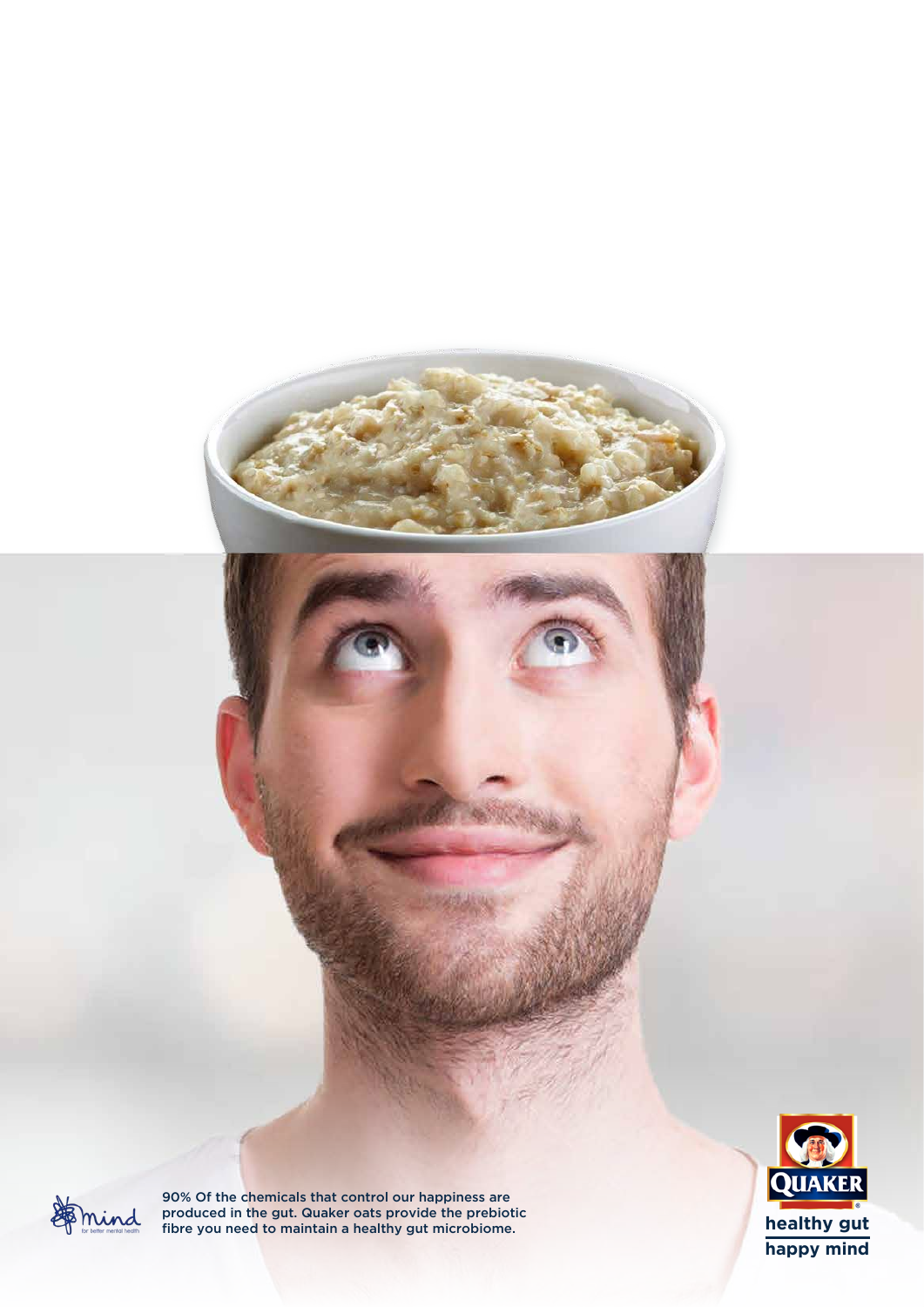

An unhealthy gut leads to unhappiness and even anxiety or depression. The prebiotic fibre in Quaker Oats helps you protect your tummy and maintain a positive gut-brain balance **healthy gut**